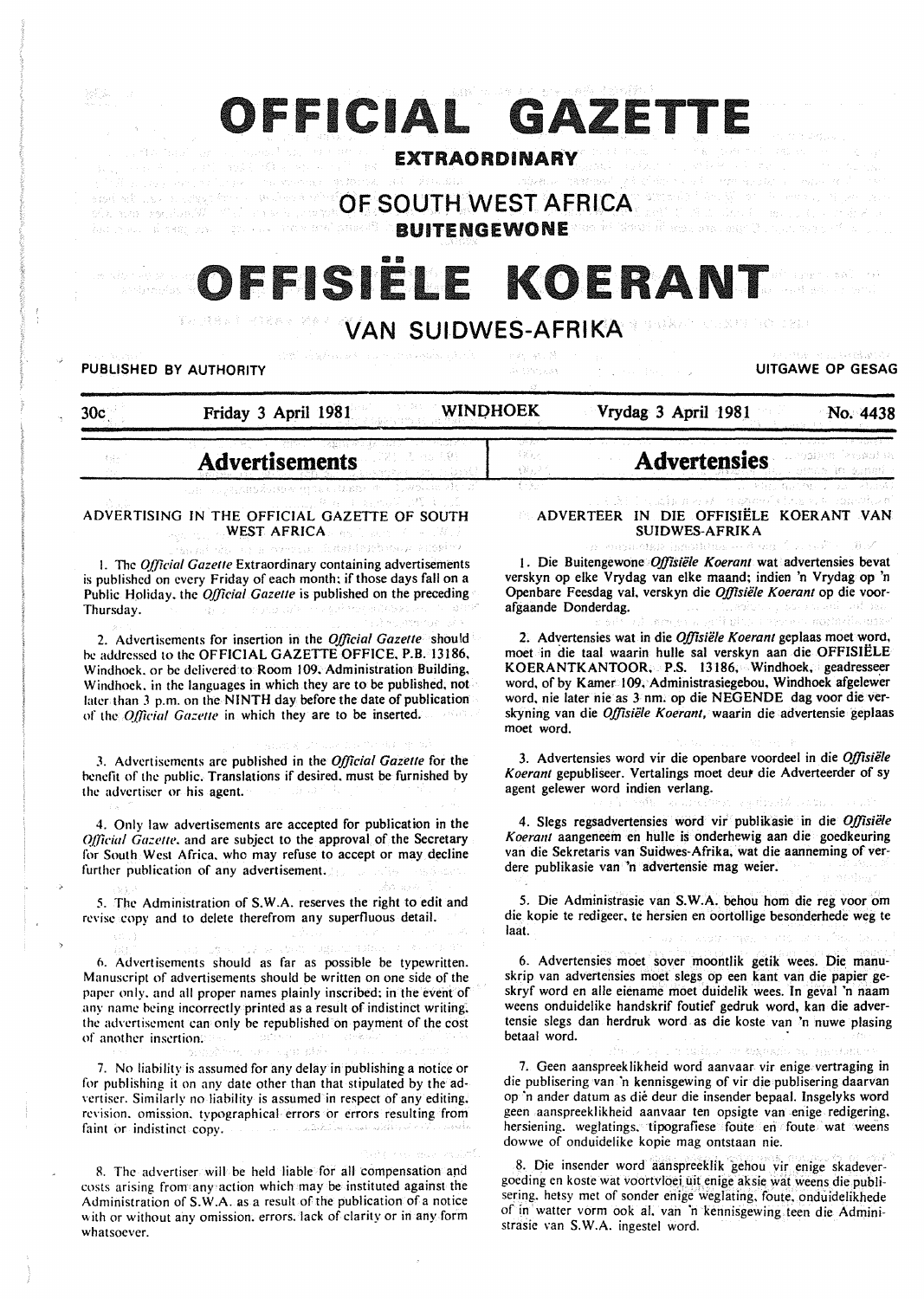9. The subscription for the *Official Gazette* is Rl2,50 per annum, post free in this Territory and the Republic of South Africa, obtainable from Messrs. The Suidwes-Drukkery Limited, P.O. Box 2196, Windhoek. Postage must be prepaid by overseas subscribers. Single copies of the *Official Gazette* may be obtained from The Suidwes-Drukkery, Limited, P. 0. Box 2196, Windhoek, at the price of 30 c per copy. Copies are kept in stock for only two years.

10. The charge for the insertion of notices is as follows and is payable in the form of cheques, bills, postal or money orders:

#### LIST OF FIXED TARIFF RATES

| Standardised notices<br>最終する いちになる はんしょう                                                                                                                                                                                                                                                            | Rate per<br>insertion |
|-----------------------------------------------------------------------------------------------------------------------------------------------------------------------------------------------------------------------------------------------------------------------------------------------------|-----------------------|
| $\label{eq:1} \hat{\rho}_{\rm eff} = \hat{\rho}_{\rm eff} \hat{\rho}_{\rm eff} \hat{\rho}_{\rm eff} + \hat{\rho}_{\rm eff} \hat{\rho}_{\rm eff} \hat{\rho}_{\rm eff} \hat{\rho}_{\rm eff} \hat{\rho}_{\rm eff} \hat{\rho}_{\rm eff} \hat{\rho}_{\rm eff} \hat{\rho}_{\rm eff} \hat{\rho}_{\rm eff}$ | R                     |
| Administration of Estates Acts notices: Forms J. 297                                                                                                                                                                                                                                                |                       |
|                                                                                                                                                                                                                                                                                                     | 2.00                  |
|                                                                                                                                                                                                                                                                                                     | 5.00                  |
|                                                                                                                                                                                                                                                                                                     | 5.00                  |
|                                                                                                                                                                                                                                                                                                     | 25,00                 |
|                                                                                                                                                                                                                                                                                                     | 6.00                  |
| Insolvency Act and Company Acts notices: J 28, J 29,                                                                                                                                                                                                                                                | 4,00                  |
| N.B. - Forms 2 and 6 - additional statements ac-                                                                                                                                                                                                                                                    |                       |
| cording to word count table, added to the basic                                                                                                                                                                                                                                                     |                       |
| ji <b>tariff,</b> bojni zi napan, jerezdî vên nêz gelerîV xwe oz najme                                                                                                                                                                                                                              |                       |
| รัฐมนุธยน - หญ่งกุม อยู่ (เหมองกุม เพล ที่ เมื่อใช้เหมอง เมื่อไม่ใน เพื่อไ                                                                                                                                                                                                                          |                       |
|                                                                                                                                                                                                                                                                                                     | $-2,00$               |
| Naturalisation notices (including a reprint for the ad-                                                                                                                                                                                                                                             |                       |
|                                                                                                                                                                                                                                                                                                     |                       |
| Slum Clearance Court notices, per premises  4,00                                                                                                                                                                                                                                                    |                       |
| Third party insurance claims for compensation  2.50<br>Unclaimed moneys $\longrightarrow$ only in the extraordinary and the set                                                                                                                                                                     |                       |
| Official Gazette, closing date 15 January (per en-                                                                                                                                                                                                                                                  |                       |
|                                                                                                                                                                                                                                                                                                     |                       |
|                                                                                                                                                                                                                                                                                                     |                       |
| Non-standardised notices                                                                                                                                                                                                                                                                            |                       |
| ereco printing the social confidence<br>Company notices: We shall also be again that when the page of the<br>andhe adhartsow contractory                                                                                                                                                            |                       |
| Short notices: Meetings, resolutions, offer of com-<br>promise, conversion of company, voluntary<br>windings-up; closing of transfer or members'<br>registers and/or declaration of dividends                                                                                                       | 11,00                 |
| Declaration of dividend with profit statements, in-                                                                                                                                                                                                                                                 |                       |
|                                                                                                                                                                                                                                                                                                     | 25,00                 |
| Long notices: Transfers, changes with respect to<br>shares or capital, redemptions, resolutions, volun-                                                                                                                                                                                             |                       |
| tary liquidations<br>.                                                                                                                                                                                                                                                                              | 37,00                 |
| Liquidator's and other appointees' notices                                                                                                                                                                                                                                                          | 7.00                  |
| Liquor Licence notices (in extraordinary Gazettes,                                                                                                                                                                                                                                                  |                       |
| viz. June/Tvl, November/Cape, January/O.F.S.,                                                                                                                                                                                                                                                       |                       |
| April/Natal), per bilingual application                                                                                                                                                                                                                                                             | 7.00                  |
| Orders of the Court:                                                                                                                                                                                                                                                                                |                       |
| Provisional and final liquidations or sequestra-                                                                                                                                                                                                                                                    |                       |
|                                                                                                                                                                                                                                                                                                     | 14,00                 |
| Reductions or changes in capital mergers, offer of                                                                                                                                                                                                                                                  |                       |
|                                                                                                                                                                                                                                                                                                     | - 37,00               |
| Judicial managements, curator bonis and similar                                                                                                                                                                                                                                                     | 1923 (192             |
|                                                                                                                                                                                                                                                                                                     | 37,00<br>$-4,00$      |
| Supersessions and discharge of petitions (J 158)                                                                                                                                                                                                                                                    | 4,00                  |
|                                                                                                                                                                                                                                                                                                     |                       |
| Sales in execution and other public sales:                                                                                                                                                                                                                                                          |                       |
| Public auctions, sales and tenders:                                                                                                                                                                                                                                                                 | 18,00                 |
|                                                                                                                                                                                                                                                                                                     | 6,00                  |
|                                                                                                                                                                                                                                                                                                     | 15,00                 |

9. Die jaarlikse intekengeld op die *Offisiële Koerant* is R12,50 posvry in hierdie Gebied en die Republiek van Suid-Afrika, verkrygbaar by die here Die Suidwes-Drukkery Beperk, Posbus 2196, Windhoek. Oorsese intekenaars moet posgeld vooruit betaal. Enkel eksemplare van die Offisiële Koerant is verkrygbaar van die here Die Suidwes-Drukkery Beperk, Posbus 2196, Windhoek, teen 30c per eksemplaar: Eksemplare word vir slegs twee jaar in voorraad gehou.

10. Die koste vir die plasing van kennisgewings is soos volg en is betaalbaar by wyse van tjeks, wissels, pos- of geidorders:

# LYS VAN VASTE TARIEWE

| Gestandaardiseerde kennisgewings<br>$\sim 1.5$ , $\sim 1$                                                                                                                                                                    | Tarief per<br>plasing                                                                                                                                                   |
|------------------------------------------------------------------------------------------------------------------------------------------------------------------------------------------------------------------------------|-------------------------------------------------------------------------------------------------------------------------------------------------------------------------|
|                                                                                                                                                                                                                              | $\mathbb{R}$                                                                                                                                                            |
|                                                                                                                                                                                                                              | 6,00<br>5,00                                                                                                                                                            |
| Boedelwettekennisgewings: Vorms J. 297, J. 295, J.                                                                                                                                                                           | 2.00                                                                                                                                                                    |
| Derdeparty-assuransie-eise om skadevergoeding<br>Insolvensiewet- en maatskappywettekennisgewings: J                                                                                                                          | 2.50                                                                                                                                                                    |
| $\gamma$ and $\gamma$<br>an Airi ka Tur<br>i.                                                                                                                                                                                | 4.00                                                                                                                                                                    |
| L.W. - Vorms 2 en $6$ - bykomstige verklarings<br>volgens woordetal-tabel, toegevoeg tot die basiese<br>tarief. And you grant when the condition of<br>PACING)<br>so this vehicle is really due a visible recovery induction |                                                                                                                                                                         |
|                                                                                                                                                                                                                              | 25.00                                                                                                                                                                   |
| Naturalisasiekennisgewings (insluitende 'n herdruk vir                                                                                                                                                                       |                                                                                                                                                                         |
| Onopgeëiste geld — slegs in die buitengewone $Offi$ -                                                                                                                                                                        | 2.00                                                                                                                                                                    |
| siële Koerant, sluitingsdatum 15 Januarie (per in-                                                                                                                                                                           | ini h                                                                                                                                                                   |
| skrywing van "naam, adres en bedrag")                                                                                                                                                                                        | 0.80                                                                                                                                                                    |
| Slagterskennisgewings manufational continuum                                                                                                                                                                                 | 5,00                                                                                                                                                                    |
| Slumopruimingshofkennisgewings, per perseel                                                                                                                                                                                  | 4,00                                                                                                                                                                    |
| Verlore lewensversekeringspolisse                                                                                                                                                                                            | 2,00                                                                                                                                                                    |
| Nie-gestandaardiseerde kennisgewings<br>Dranklisensie-kennisgewings (in buitengewone Offi-<br>siële koerante, t.w. Junie/Tvl. November/Kaap,                                                                                 |                                                                                                                                                                         |
| Januarie/O.V.S., April/Natal) per tweetalige aan-                                                                                                                                                                            |                                                                                                                                                                         |
|                                                                                                                                                                                                                              | 7.00                                                                                                                                                                    |
| dia standa di manda dan melalui me                                                                                                                                                                                           |                                                                                                                                                                         |
| Geregtelike en ander openbare verkope:                                                                                                                                                                                       |                                                                                                                                                                         |
|                                                                                                                                                                                                                              | 18.00                                                                                                                                                                   |
| Openbare veilings, verkope en tenders:                                                                                                                                                                                       |                                                                                                                                                                         |
|                                                                                                                                                                                                                              | 6.00                                                                                                                                                                    |
|                                                                                                                                                                                                                              | 15,00                                                                                                                                                                   |
|                                                                                                                                                                                                                              | 23,00                                                                                                                                                                   |
| Handelsmerke in Suidwes-Afrika                                                                                                                                                                                               | 11,00                                                                                                                                                                   |
| Likwidateurs en ander aangesteldes se kennisgewings                                                                                                                                                                          | 7.00                                                                                                                                                                    |
| We Windows Twistings Caller & DM                                                                                                                                                                                             |                                                                                                                                                                         |
| Maatskappykennisgewings: Starter of the Carter and Matter Starter                                                                                                                                                            |                                                                                                                                                                         |
| Kort kennisgewings: Vergaderings, besluite, aan- and an annual                                                                                                                                                               |                                                                                                                                                                         |
| bod van skikking, omskepping van maatskappy, and staatsman                                                                                                                                                                   |                                                                                                                                                                         |
| vrywillige likwidasies, ens.; sluiting van oordrag-<br>of lederegisters en/of verklarings van dividende                                                                                                                      | $\left\langle \begin{smallmatrix} 1 & 1 \\ 1 & 1 \end{smallmatrix} \right\rangle$ and $\left\langle \begin{smallmatrix} 1 & 1 \\ 1 & 1 \end{smallmatrix} \right\rangle$ |
| Verklaring van dividende met profystate, notas in-                                                                                                                                                                           | 11.00                                                                                                                                                                   |
|                                                                                                                                                                                                                              | 25.00                                                                                                                                                                   |
| Lang kennisgewings: Oordragte, veranderings met                                                                                                                                                                              |                                                                                                                                                                         |
| betrekking tot aandele of kapitaal, aflossings, be-                                                                                                                                                                          |                                                                                                                                                                         |
| sluite, vrywillige likwidasies                                                                                                                                                                                               | 37,00                                                                                                                                                                   |
| Orders van die Hof:                                                                                                                                                                                                          |                                                                                                                                                                         |
| Voorlopige en finale likwidasies of sekwestrasies                                                                                                                                                                            | 14.00                                                                                                                                                                   |
| Verlatings of veranderings in kapitaal, samesmel-                                                                                                                                                                            |                                                                                                                                                                         |
| Geregtelike besture. kurator bonis en soortgelyke                                                                                                                                                                            | 37,00                                                                                                                                                                   |

 $\frac{1}{2}$  ,  $\frac{1}{2}$  ,  $\frac{1}{2}$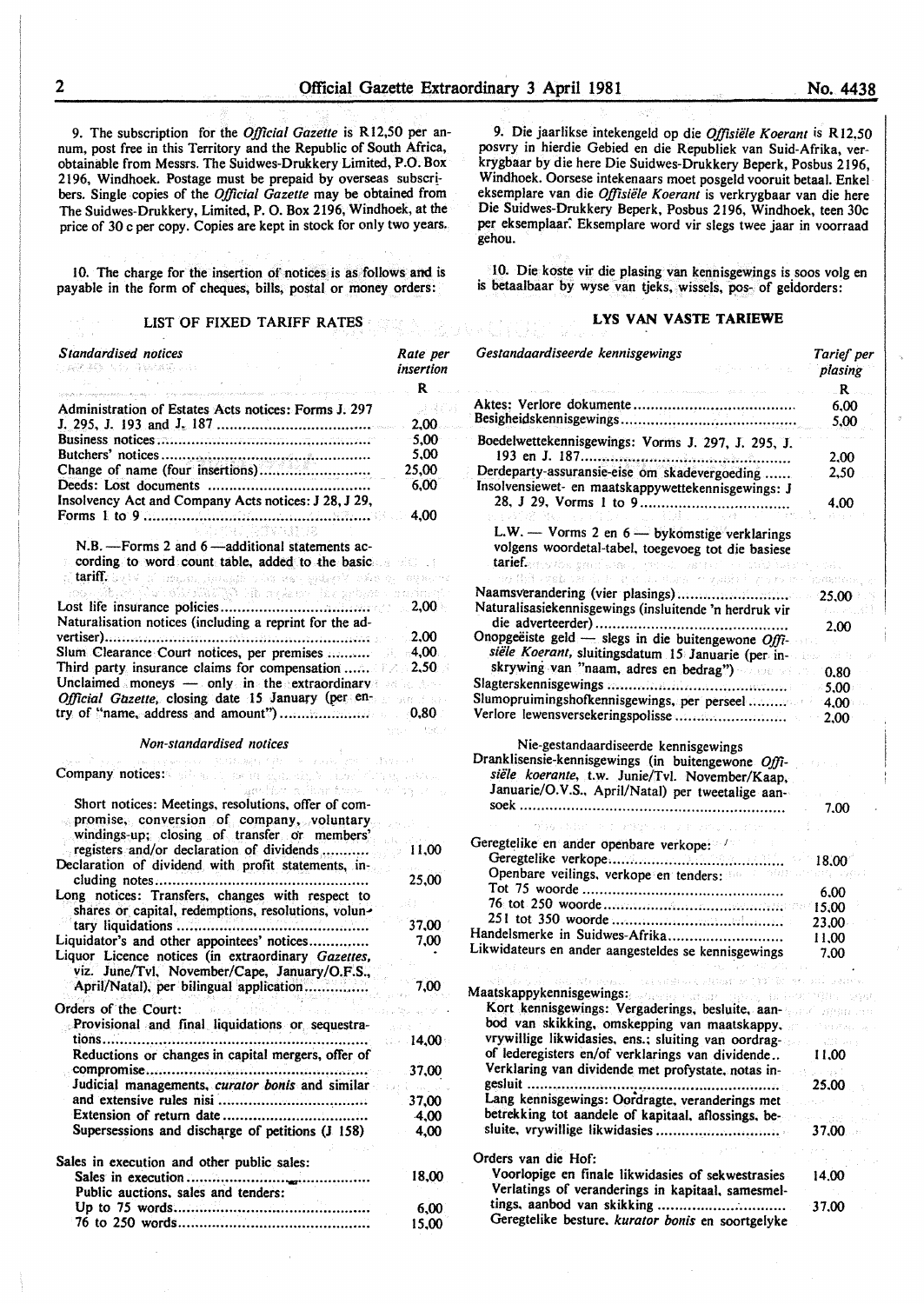251 to 350 words ......................... ~ ..... -........... . 23,00 Trade marks in South West Africa ...................... . 11,00

أأفأتها الأقارب المتقر فيرتابها والمراكين والمتقادر

Vorm/Form J 1873 in the sea of the sea the sea of the sea

# LIQUIDATION AND DISTRIBUTION ACCOUNTS IN DECEASED ESTATES LYING FOR INSPECTION

In terms of section 35(5) of Act 66 of 1965, notice is hereby given that copies of the liquidation and distribution accounts (first and final, *unless otherwise stated*) in the estates specified below will be open for the inspection of all persons interested therein for a period of 21 days (or shorter or longer if *specially stated)* from the date specified or from the date of publication hereof, whichever may be the later, and at the offices of the Masters and Magistrates as stated.

Should no objection thereto be lodged with the Masters concerned during the specified period, the executors will proceed to make payments in accordance with the accounts.

496/80 - VAN SCHALKWYK Hendrik Francois 200509 5006 00 0 Naukluftstraat 6, Eros Windhoek Mev. Sophia Catharina van SchaJkwyk gebore van den Berg 231213 0014 00 1 Windhoek Volkskas Beperk Pretoria

471/80 - OSBORNE Stanley 360418 5035 00 *9*  Schuckmanstraat, Luderitz Anna Magdalena Johanna Osborne (gebore Swardt) 431127 0022 00 4 Luderitz Windhoek R. H. Meyeridricks, Santamtrust Beperk Kaapstad

469/80- VERMAAK (Gebore Schneider) Ella 060531 0011 00 8 Otjiwarongo Katolieke Hospitaal, Otjiwarongo R. H. Meyeridricks, Santamtrust Bepoerk, Kaapstad

 $\label{eq:2.1} \mathcal{L} \left( \mathcal{L} \right) \left( \mathcal{L} \right) = \mathcal{L} \left( \mathcal{L} \right) \mathcal{L} \left( \mathcal{L} \right) \mathcal{L} \left( \mathcal{L} \right)$ 

and of the most state control.

上級設定

 $\mathcal{G}^{(3)}_{\mathcal{M}}(\mathbf{X},\mathbf{X})=\mathcal{G}^{(3)}_{\mathcal{M}}(\mathbf{X})_{\mathcal{M}}$ 

# Vorm/Form J 193

网络花类

# NOTICE TO CREDITORS IN DECEASED

 $\Omega_{\rm M}^{\rm L} = \Omega_{\rm M}^{\rm L} - \Omega_{\rm M}^{\rm L} = \Omega_{\rm M}^{\rm L} + \Omega_{\rm M}^{\rm L} + \Omega_{\rm M}^{\rm L}$ 

All persons having claims against the estates mentioned below. are hereby called upon to lodge their claims with the executors concerned, within 30 days (or otherwise as indicated) calculated from· the date of publication hereof. The information is given in the following order: Estate number, surname and christian names, date of birth, identity number, last address, date of death; surviving spouse's names, surname date of birth and identity number; name and address of executor or authorised agent, period allowed for lodgement of claims if *other than* 30 *days.* 

95/81 - HORTON (Gebore Venter) Anna Elizabeth 08 05 1909 090508 0026 00 8 Schletweinstraat 51, Pionierspark Windhoek 12 02 1981 R. H. Meyeridricks, Santamtrust Beperk Kaapstad

508/80 - PIEHL Ernest Conrad Bruno 04 02 1907 070204 5021 00 4 21 Hegel Street, Academia Windhoek SWA 18; 10 1980 C. J. Hinrichsen, c/o Lorentz & Bone Windhoek "

68/81 - VAN ZYL Johanna Adriana 5 November 1894 9411050008002 Gobabis 15 Januarie 1981 Barclays-Nasionale Bank Beperk Windhoek

399/80 - HESTER Hilde 13 08 1901 Helmeringhausen, Suidwes-Afrika 18 07 1980 C J Hinrichsen p/a Lorentz & Bone Windhoek

o template ne provincial provincial contrato

në dist en uitgebreide bevele ~isi ................................ . 37,00 Verlenging van keerdatum ............................... . 4,00 Tersydestellings en afwysings van petisies  $(J.158)$  4,00

of the area of the top to a result of the angular strainer of the about the cioni voce como de ngloran le ove platani, pre la 1 vaca

# LIKWIDASIE- EN DISTRIBUSIEREKENING IN BESTORWE BOEDELS WAT TER INSAE LÊ

Ingevolge artikel 35(5) van Wet 66 van 1965, word hierby kennis gegee dat duplikate van die likwidasie- en distribusierekenings (eerste en fmale, *tensy anders vermeld)* in die boedels hieronder vermeld, in die kantore van die Meesters en Landdroste soos vermeld en gedurende 'n tydperk van 21 dae (of korter of Ianger *indien spesiaal vermeld)* vanaf gemelde datums of vanaf datum van publikasie hiervan, as dit later is, ter insae lê van alle persone wat daarby belang bet.

Indien binne genoemde tydperk geen besware daarteen by die betrokke Meesters ingedien word nie, gaan die eksekuteurs oor tot die uitbetalings ingevolge gem~lde rekenings: ·

502/80 - KOTZE Gerhardus Dirk 961222 5003 00 6 Windhoek Windhoek Barclays-Nasionale Bank Beperk Windhoek 334/79 - BURGER Petrus Johannes Gobabis Gobabis

Windhoek F.M. Ochl Trust Windhoek<br>70/81 — SUHRMÜELLER (Suhrmüller) Gustav Adolf Willi Swakopmund Swakopmund Windhoek P.M. Oehl Trust Windhoek in essanta ayya kata ini Gotana an Corta

an ta 1970 a 1971 a 1972 a 1972 a 1972 a 1972 a 1972 a 1972.<br>An taisimhead a' achath 1982 a thuair a tuaight b'Osef Pas (b) (1973 a 1981. وأولد أبجل وألياء ويقصين والأنا فالتبيين والأنا فجهده بالاقتراء والدراعات The part of counselor and the modeling of the second composition of alista anno essere tentant alemania del grande al mal A an

# KENNISGEWING AAN KREDITEURE IN BESTORWE BOEDELS

Alle persone wat vorderinge het teen die boedels hieronder vermeld, word hierby versoek om hul vorderinge by die betrokke eksekuteurs en binne 'n tydperk van 30 dae (of andersins soos aangedui) gereken vanaf die datum van publikasie hiervan in te !ewer. Die inligting word verstrek in die volgorde: Boedelnommer, familienaam en voorname, geboortedatum, persoonsnommer, laaste adres, datum oorlede; nagelate eggenoot(note) se name, familienaam, geboortedatum en persoonsnommer; naam en adres van eksekuteurs of gemagtigde agent, tydperk toegelaat vir lewering van vorderings *indien anders as* 30 *dae.* 

64/81 - LAUBSCHER Petrus Johannes 14 01 1922 220114 5021 00 4 Tsumeb S.W.A. 28 11 1980 F. M. Oehl Trust

102/81 - LOUW Isak George 17 08 1940 400817 02 0039 5 Khomasdal S.W.A. 21 11 1980 Elizabeth Louw (gebore Bezuidenhout) F. M. Oehl Trust Windhoek

9/81- STRAUSS Gert Jakobus 26 07 1958 580726 5181 01 *9*  Khomasdal S.W.A. 28 12 1980 F.M:. Oehl Trust Windhoek

.<br>การสอง จ. กลุ่มกระทุ สิ่ง พ.ศ. โอเมา เพาะอาหาราชาชาชา

المتحقق والمتالية

 $\{ \varphi \in \mathcal{P} \mid \forall \varphi \in \mathcal{P}, \mathcal{O} \neq \emptyset \mid \forall \varphi \in \mathcal{P}, \mathcal{V}_\alpha \in \mathcal{V}_\alpha, \mathcal{V}_\beta \in \mathcal{V}_\alpha, \mathcal{V}_\beta \in \mathcal{V}_\beta \in \mathcal{V}_\beta \}$ 

75637.325

 $\sim$  and  $\sim$  and  $\sim$  in the state state  $\sim$ ים במקום המשפט המילי המוצאות המוליאות למשפט את המוליאות המוליאות המוליאות.<br>1967 – במקום המוליאות המוליאות המוליאות המוליאות המוליאות המוליאות המוליאות המוליאות המוליאות המוליאות המוליאו<br>1968 – מאפשים לא המוליאות מוליאות i u Randalık sama doğumu

Adolf

÷).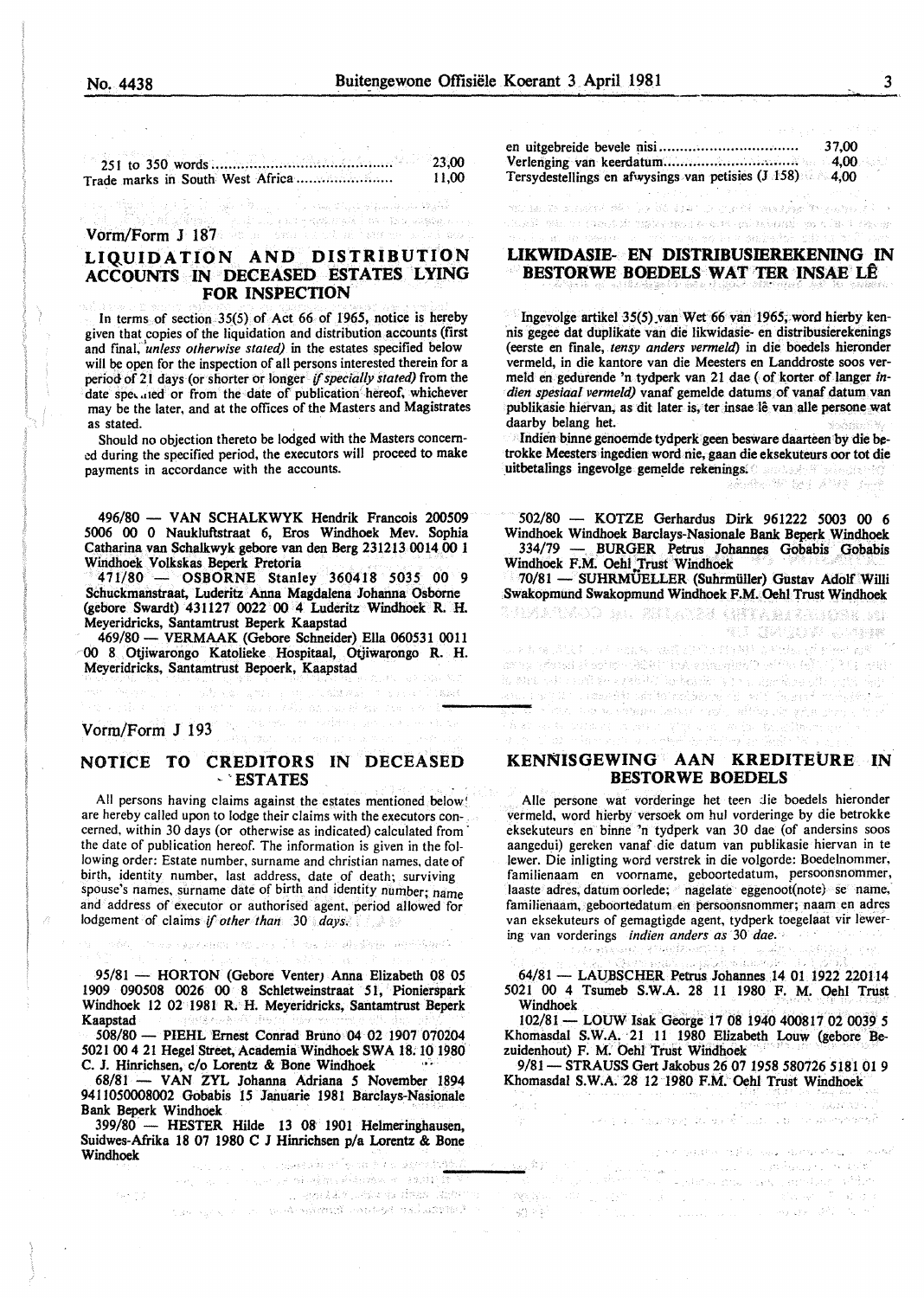# Vorm/Form 519

#### LIQUIDATION AND DISTRIBUTION ACCOUNT IN DE-CEASED ESTATE LYING. FOR INSPECTION

In terms of section 35 (5) of Act 66 of 1965 notice is hereby given that the liquidation and distribution account in the Estate specified in the Schedule will be open for the inspection of all persons interested therein for a period of 21 days fromt he date of publication hereof (or otherwise as indicated) at the offices of the Master of the Supreme Court and Magistrate, as stated.

Should no objection thereto be lodged with the Master during the specified period, the Executor will proceed to make payment in ac-<br>cordance therewith.

522/80 - MULDER Johanna Hendrina 171011 0002 00 6 Fritschestraat 67 Pionierspark Eerste en Finale Likwidasie en Distribusie Rekening 3/41981 Windhoek Standard Bank SWA Ltd Windhoek<br>187/77 –

-VAN LILL LOVINA CATHARINA 100402 0005 00 6 MaltahObe Aanvullende Berste en Finale Likwidasie en Distribusie Rekening 03 04 1981 Windhoek Maltahöhe Standard Bank SWA Ltd Windhoek

DARL PORTA (PC) AG (D2)

# $Vorm/Form 3$  . The second second second second second second second second second second second second second second second second second second second second second second second second second second second second second sec

# EXTENSION OF TIME WITHIN WIUCH TO LODGE LIQUIDATION ACCOUNTS AND PLANS OF DISTRIBUTION OR CONTRIBUTION IN SEQUESTRATED ESTATES OR COMPANIES BEING WOUND UP

Pursuant to section 109(1) of the Insolvency Act, 1936, and section 135 (1) (c) of the Companies Act, 1926, notice is hereby given that after the expiration of a period of  $\overline{14}$  days as from the date of publication hereof, it is the intention of the trustees or liquidators, as the case may be, of the sequestrated estates or companies being wound up mentioned below, to apply to the respective Masters for an extension of time, as specified below, within which to lodge liquidation accounts and plans of distribution or contribution.

#### LIKWIDASIE EN DISTRIBUSIEREKENING IN BESTORWE BOEDEL WAT TER INSAE L£

Ingevolge artikel 35 (5) van Wet 66 van 1965 word hierby kennis gegee dat die likwidasie- en distribusierekening in die Boedel in die Bylae vermeld in die kantore van die Meester van die Hooggeregshof en Landdros soos vermeld vir 'n tydperk van 21 dae vanaf die datum yan publikasie hiervan (of andersins 300s aangedui) ter insae sal le vir aile. persone wat daarby belang bet.

Indien geen besware daarteen by die Meester binne die gemelde tydperk ingedien word nie, sal die eksekuteur tot uitbetaling daarvolgens oorgaan.

419/80 - DU PREEZ Josia Johannes Swanepoel 401029 5001 00 7 Windhoek 03 04 1981 Windhoek Standard Bank SWA Ltd Windhoek is all reported as a predictive policy of the pre-

arsones cusations and beginned as an one over our epic in increas a second distribution group provider de la computación de la computación de la computación de la co<br>Antiga de la seconda de la computación de la computación de la computación de la computación de la computación<br> strucieus sits Ave an interview of coality

# VERLENGING VAN TERMYN VIR INDIENING VAN LIKWIDASIE-, DISTRIBUSIE- OF KONTRI-BUSIEREKENINGS .IN GESEKWESTREERDE BOEDELS OF MAATSKAPPYE IN LIKWIDASIE

.<br>The Second California (1979) (1985)<br>The Search California (1986) (1986)

Ingevolge artikel 109(1) van die Insolvensiewet, 1936, en artikel 135(1) (c) van die Maatskappywet, 1926, word hierby kennis ge-. gee dat kurators of likwidateurs van die gesekwestreerde boedels of maatskappye in Iikwidasie, na gelang van die geval hieronder vermeld voomemens is om na afloop van 'n termyn van 14 dae vanaf die datum van die publikasie hiervan, die betrokke Meesters om 'n verlenging van die termyne hieronder genoem, vir die indiening van likwidasie-, distribusie- of kontribusierekenings te versoek.

 $W28/79$  - GLISSBANK MULTICAST (PTY) LTD (In Li- $W28/79$  — GLISSBANK MULTICAST (FIT) LID (in Li-<br>quidation) Dr Of F C Herrigel 27 03 1980 1981 03 27 6 months, Windhoek Security Trust SWA (Pty) Ltd Windhoek

# Vorm/Form 2 MEETING OF CREDITORS IN SEQUESTRATED ESTATES OR COMPANIES BEING WOUND UP

n an 1950 an 1960.<br>Thank the Carlotte and the Carlotte

Pursuant to sections 41 and 42 of the Insolvency Act, 1936, sections 179 and 182 of the Companies Act, 1926, and sections 339 and 366 of the Companies Act, 1973, notice is hereby given that a meeting of creditors will be held in the sequestrated estate or companies being wound up mentioned below, indicating the nurnber of estate/company; the name and description of estate/company; the date, hour and place of meeting and the purpose of meeting.

Meetings in a place in which there is a Master's Office, will be held before the Master; elsewhere they will be held before the Magistrate.

# BYEENKOMS VAN SKULDEISERS IN GESEKWESTREERDE BOEDELS OF MAATSKAPPYE IN LIKWIDASIE

Ingevolge artikels 41 en 42 van die Insolvensiewet, 1936, artikels 179 en 182 van die Maatskappywet, 1926, en artikels 339 en 366 van die Maatskappywet, 1973, word hierbykennisgegeedat 'n byeenkoms van skuldeisers in die gesekwestreerde boedels of maatskappye in likwidasie hieronder vermeld, gehou sal word met aanduiding van die nommer van boedel/maatskappy; die naam en beskrywing van boedel/maatskappy; die datum, uur en plek van byeenkoms en die doel van byeenkoms.

In 'n plek waarin 'n kantoor van 'n Meester is, word die byeenkoms voor die Meester gehou en in ander plekke voor die Landdros.

W13/80 - LIEBEN VERVOERKONSULTANTE (EDMS) BPK Wednesday the 6th May 1981 at 10.00 am At the Office of the Master of the Supreme Court Windhoek Second Meeting of Creditors Proof of Claims Trust & Mining Co (Pty) Ltd Windhoek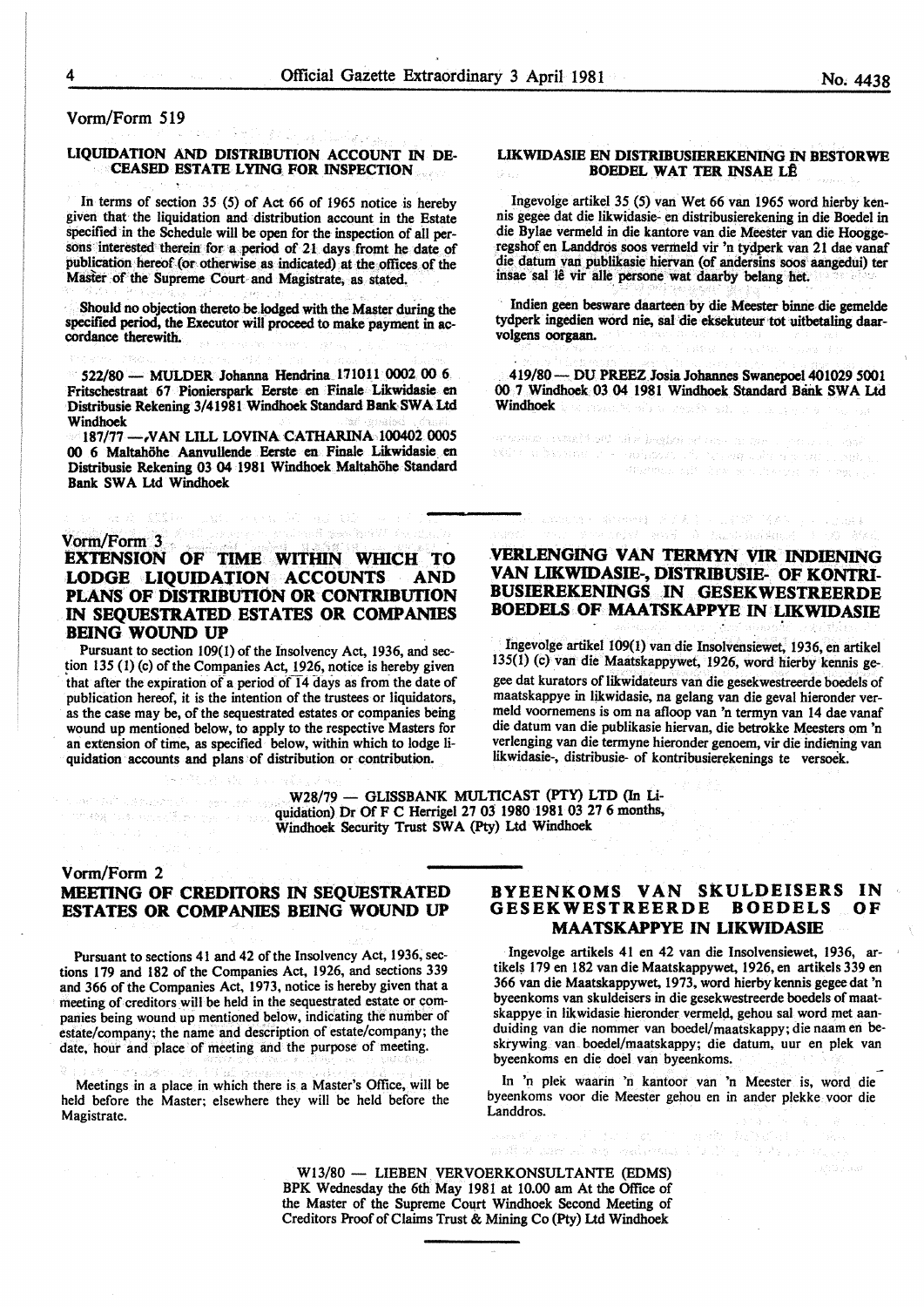Form/Vorm 6

# APPLICATION FOR REHABILITATION

Pursuant to section 124 of the Insolvency Act, 1936, notice is hereby given that the insolvents mentioned below will apply for their rehabilitation on the dates, at the times and places and upon the grounds as therein set forth opposite their respective names indicating number of estate; full name and description of insolvent (including his date of birth and identity number) and place of business or residence, date when estate sequestrated, and address, occupation or status of insolvent at the time of that date; division of Supreme Court to which and date and time on which application will be made; ground of application.

i kalendari k

# AANSOEK OM REHABILITASIE

Ingevolge artikel 124 van die Insolvensiewet; 1936, word hierby kennis gegee dat die insolvente persone hieronder genoem om hul rehabilitasie aansoek sal doen op die datums, tye en .plekke en om die redes wat daarin teenoor bulle onderskeie name aangedui is, met aanduiding van nommer van boedel; volle naam en beskrywing van insolvent (met inbegrip van sy geboortedatum en persoonsnommer) en plek van besigheid of woonplek; datum waarop boedel gesekwestreer is, en adres, betrekking of status van insolvent ten tye van daardie datum; afdeling van Hooggeregshof waarby en datum en tyd wanneer aansoek gedoen sal word; rede van aansoek.

Subscripti

i ner W26/76 . VOGES Arnold William Verkoopsverteenwoordiger Peeblesweg Nr. 42 Port Elizabeth Third Avenue No. 73 Newton Park Port Elizabeth 10 September' 1976 Erf 107 Olympia Windhoek Verkoopsverteenwoordiger S.W.A. 22 Mei 1981 10 uur Artikel 124 (2) van Wet 24 van 1936 so0s geW'ysig Powell & Swartz Windhoek

### Vorm/Form 297

NOTICE FOR ELECTION OF EXECUTORS AND/OR

#### ELECTION OF EXECUTORS AND TUTORS

The Estates of the Persons mentioned in the subjoined Schedule being unrepresented, interested, interested parties are hereby given notice by Masters of the Supereme. Courts of South Africa, that meetings will be held in the several Estates at the dates, times and places specified, for the purpose of selectings some Person of Persons, for approval by the respective Masters, as fit and proper to be appointed by them as Executors or Tutors, as the case may be.

Meetings in a town in which there is a Master's Office, will be held before the Master; elsewhere they will be held before the Magistrate.

 $N.B.$  - Items indicated by a  $*$  on the left hand side, denote the ·election of a Tutor; otherwise an Executor is to be elected.

KENNIS VIR VERKIESING VAN EKSEKUTEURS EN/OF VOOGDE

### VERKIESING VAN EKSEKUTEURS EN VOOGDE

Aangesien die Boedels van die Persone vermeld in onderstaande Bylae nie verteenwoordig is nie, word hierby deur Meesters van-die Hooggeregshowe van Suid-Afrika aan bleanghebbendes .kennis gegee, dat byeenkomste ten opsigte van die verskillende Boedels op die datums, tye en plekke vermeld, gehou sal word met die doel om 'n Persoon of Persone te kies vir goedkeuring deur die onderskeie Meesters as geskik en bekwaam om deur hulle aangestel te word as Eksekuteurs of Voogde, na gelang van omstandighede.

In 'n stad waarin 'n Kantoor van 'n Meester is, word die byeenkoms voor die Meester gehou en in ander plekke voor die Landdros.

L.W. -- Items aan die linkerkant met 'n \* gemerk, dui aan die verkiesing van 'n Voog; andersins word 'n Eksekuteur gekies.

网络非国家 网络多尔马特 脱去

on wit ssbhe ones

108/81- PFAFFINGER AdolfElmar Hotelbestuurder 30 Mei 1980 10 April 1981 Meester Windhoek . .

# Vorm/Fonn No. 517

#### NOTICE TO CREDITORS IN DECEASED ESTATES

·All. persons having claims against the estates specified in the schedule, are called upon to lodge their claims with the executors concerned within a period of 30 days (or otherwise as indicated) from the date of publication hereof.

80/81 - READ Henry Clifford 09 12 1921 211209 5028 00 8 Rundu 13 01 1981 Standard Bank SWA Ltd Windhoek Windhoek Swamp of the windows of the street

redatora di estrag<sup>u</sup>o della seguia tantana di amodama

bow and color construction

KENNISGEWING AAN KREDITEURE IN BESTORWE BOEDELS

Talk of Community

 $\sim$   $\sim$ 

Aile persone wat vorderinge bet teen die boedels in die bylae vermeld, word versoek om sodanige vorderings binne 'n tydperk van 30 dae (of andersins soos aangedui) vanaf die datum van publikasie hiervan by die betrokke eksekuteurs in te lewer.

99/81 - SAUNDERSON Johanna Christina 20 07 1913 130720 0010 00 *5* Mariental20 02 1981 Saunderson Willem Hendrik Standard Bank SW A Ltd Windhoek 30 dae Windhoek SW A

า<br>จักราชที่ มีมากันที่สารางป

ネット あうび セタカー いちがいい  $\left\langle \mathcal{F}^{\mathcal{L}}(\mathcal{O}_{\mathcal{L}}(\mathbb{R}^n)) \right\rangle_{\mathcal{L}} \leq \left\langle \mathcal{F}^{\mathcal{L}}(\mathbb{R}^n)) \right\rangle_{\mathcal{L}} \leq \left\langle \mathcal{F}^{\mathcal{L}}(\mathbb{R}^n)) \right\rangle_{\mathcal{L}} \leq \left\langle \mathcal{F}^{\mathcal{L}}(\mathbb{R}^n)) \right\rangle_{\mathcal{L}}$ 

 $\mathcal{L}_{\mathbf{x}} = \mathcal{L}_{\mathbf{x}} \times \mathcal{L}_{\mathbf{x}}$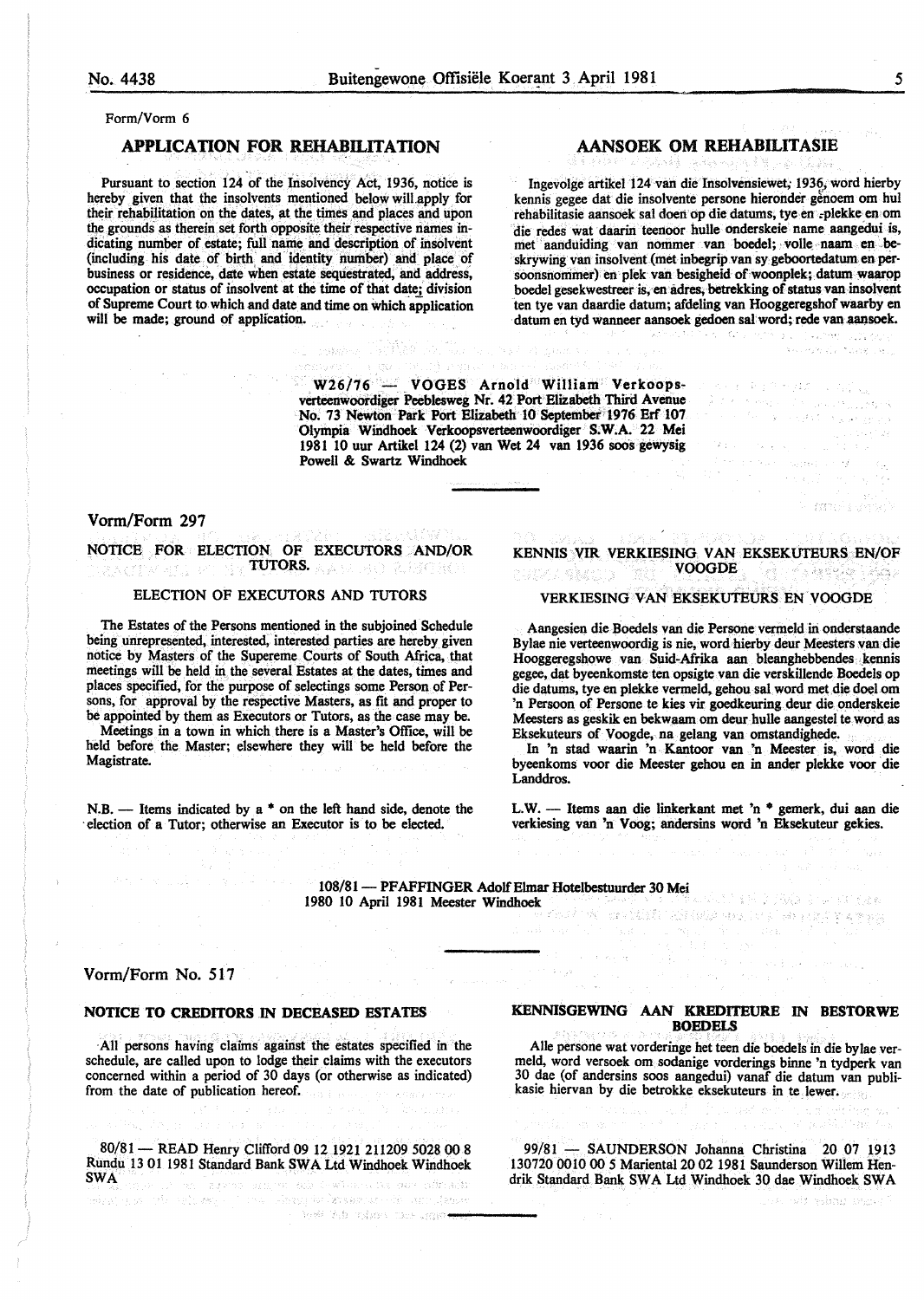Vorm/Form VD/LD

### AKTES: VERLORE DOKUMENTE

Kennis word hiermee gegee ingevolge die Registrasie van Aktes Wet,. No. 47 van 1937, dat die volgende applikante voornemens is om aansoek te doen vir 'n gesertifiseerde afskrif van die genoemde dokument(e) er• dat aile persone wat teen die uitreiking van sodanige· afskrit beswaar maak hierrnee versoek word om dit skriftelik in te dien. by die Registrateur van Aktes te genoemde plek, binne drie weke (en binne vyf weke in die geval van S.W.A.) na die laaste publikasie van die kennisgewing.

soffer and late from he monog kace the case are but to ortisal

# DEEDS: LOST DOCUMENTS

Notice is hereby given in terms of the Deeds Registry Act, No. 47 of 1937, that the following applicants intend applying for a certified copy of the document(s) named and that all persons having objection to the issue of such copy are hereby requested to lodge the same in writing with the Registrar of Deeds at the place mentioned within three weeks (and within five weeks in the case of

 $S.W.A.)$  from the last publication of the notice.<br>Substitution is a second sequence of the notice. Southeastcra to be 2019 (Sharp Wolfe

Registrasie Afdeling N Verbandakte Nr. 96/1967 gedateer 24 Januarie 1967 Alpheus William Kruger (gebore op 14 November 1926) Johannes Abraham Visser (gebore op 14 Augustus 1906) 22 000,00 SEKERE:. Plaas PIET-SE-PUTS nr. 77., Registrasie Af deling N. GROOT: 18395,4488 (agtienduisend driehonderd vyf en negentig komma vier vier agt agt) hektareH. J. van Biljon & Kie Windhoek and they adjust the W at loves one Of the

#### Vonn/Form 4

# UQVIDATION ACCOUNTS AND PLANS. OF DISTRIBUTION OR CONTRIBUTION IN SEQUESTRATED . ESTATES OR COMPANIES BEING WOUND UP OF A BEING WOUND UP

Pursuant to section 108 (2) of the Insolvency: Act, 1936, section 136 (2) of the Companies Act, 1926, and section 406 (3) of the Companies Act, 1973, notice is hereby given that the liquidation account and plans of distribution or contribution in the estates or the companies mentioned below will lie open for inspection by creditors or contributories at the offices of the Masters and the Magistrates stated therein, for a period of 14 days, or for such a period as stated therein, from the dates mentioned'below or from the date of publication hereof, whichever may be the later date.

W25/79 - SUIWED BETON PRODUKTE (PTY) LTD Second Liquidation & Distribution Account At the office of the Master of the Supreme Court Windhoek for a period of 14 days as from the 3rd April 1981

W23/74 - INSOLVENT ESTATE R R KRÄMER Fifth Supplementary First & Final Liquidation & Distribution Account At the office of the Master of the Supreme Court Windhoek for a period of 14 days as from the 3rd April 1981

# LOST LIFE INSURANCE POLICIES

Sur Stunier

국립, 동일관광

#### Section 64, Aet 27 of 1943

みやえ 個人 西川 いみんしい 出業者

Notice is hereby given that evidence of the loss or destruction of  $\cdot$ the policies mentioned below, has been submitted to the insurers, and any person in possession of any of these policies, or claiming to have any interest therein, should communicate immediately by registered post with the insurers. Faiiing any such communication, certified copies of the policies (which shall be the sole evidence of the contract) will be issued to the owners in terms of the regulations framed under the Act.

# LIKWIDASIE-, DISTRIBUSIE OF KONTRIBU-SIEREKENINGS IN GESEKWESTREERDE BOEDELS OF MAATSKAPPYE IN LIKWIDASIE

必要ものきょうしえる。 えんてきむし アプタ マーマ おうぶしき

Ingevolge artikel 108 (2) van die Insolvensiewet, 1936, artikel 136 (2) van die Maatskappywet, 1926, en artikel 406 (3) van die Maatskappywet, 1973, word hierby. kennis gegee dat die likwidasie-, distribusie- of kontribusierekenings in die boedels of die maatskappye, na gelang van die geval, hieronder vermeld ter insae van skuldeisers of kontribuante sal lê op die kantore van die · Meesters en Landdroste daarin genoem, gedurende 'n tydperk van 14 dae, of die tydperk wat daarin vermeld is, vanaf die datum hieronder verrneld of vanaf die datum van publikasie hiervan, watter datum ook al die laaste is.

W24/74 - INSOLVENT ESTATE P M GUMS Fifth Supplementary First & Final Liquidation & Distribution Account At the office of the Master of the Supreme Court Windhoek for a period of 14 days as from the 3rd April 1981

Trust & Mining Company (Proprietary) Limited Windhoek mer (ti

 $\mathbb{R}^{\frac{1}{2}}$  . Yesterdashed all  $\mathbb{R}^{\frac{1}{2}+\frac{1}{2}}$  ,

1. 「数学学科学研究科学、数学学、研究所、社会、社会、

Weeks & Svary Windows

## VERLORE .LEWENSVERSEKERINGSPOLISSE

and in 1992 in Revolution Lakery

#### atelas sinder Artikel 64, Wet 27 van 1943

Kennisgewing geskied hiermee dat bewys van die verlies of vernietiging van die polisse hieronder vermeld, aan die versekeraars gelewer is, en enigeen wat in besit van enige van hierdie polisse is, of aanspraak maak dat by enige belang daarin het, moet onmiddellik per aangetekende pos met die versekeraars in verbinding tree. By gebreke aan sodanige mededeling sal gewaarmerkte afskrifte van polisse (wat die enigste bewys van die kontrak sal wees) aan die eienaars uitgereik word ingevolge die regulasies gepromulgeer onder die Wet.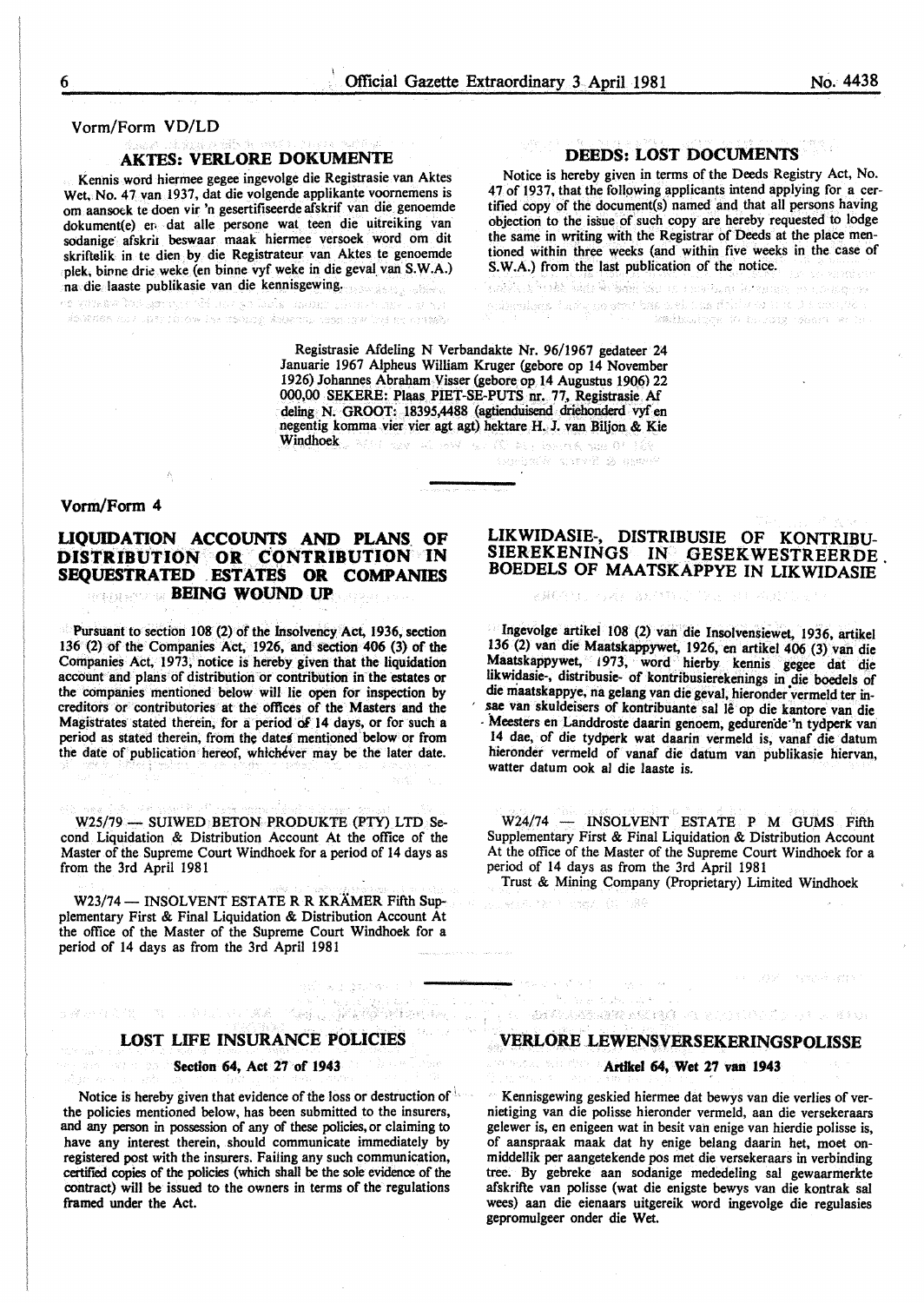큰 나이 좀 봐. 저기

The particulars are given in the following order: Name and address of insurer; policy number, date of policy and sum insured; life insured; owner, if other than insured.

Die besonderhede word verstrek in die volgorde: Naam en adres van versekeraar; polisnommer, datum van polis en versekerde bedrag, !ewer verseker; eienaar, indien ander as versekerde.

#### 511209 01 12 60 Rl 000 B J van Zyl

6036591 01 *05* 76 R 9 030 W. J. Koen

6097938 01 12 77 R2 000 P Kavetuna

6159257 01 09 79 R3 863 C J Cloete organización 336058 20 04 70 RS 000 C J H de Wet 4101538 01 11 68 R382 KHW Willie African Eagle Lewensversekeringsgenootskap Beperk Johannesburg

#### Vorm/Form 1

APPOINTMENT OF TRUSTEES AND LIQUIDATORS AND PROOF OF CLAIMS IN SEQUESTRATED ESTATES OR COMPANIES BEING WOUND UP

Pursuant to sections 40(3); 56(3) and 77 of the Insolvency Act, 1936, sections 129, 179 and 182 of the Companies Act, 1926 and sections 339, 366, 375(5)(b) and 402 of the Companies Act, 1973, notice is hereby given that the persons mentioned below have been appointed trustees or liquidators, as the case may be and the persons indebted to the estates or companies are required to pay their debts to them forthwith unless otherwise indicated.

Meetings of creditors or contributories of the said estates or companies will be held on the dates and at the times and places mentioned below, for proof of claims against the estates or companies, for the purpose of receiving the trustees' or liquidators' reports as to the affairs and conditions of the estates or companies and for giving the trustees or liquidators directions concerning the sale or recovery of any parts of the estates or assets of the companies or concerning any matter relating to the administration thereof.

The particulars are given in the following order: Number of estate/company; name and description of estate/company; name and address of trustee or liquidator and date, hour and place of meeting and period within which debt must be paid, if this is not to be done forthwith.

The Apple Spins County of the Card Day

gain a boist of your selection of you're interesting senior in the world with Secretary ConAANSTELLING VAN KURATORS EN LIKWIDA TEURS EN BEWYS VAN VORDERINGS IN GESEKWESTREERDE BOEDELS OF MAATSKAPPYE IN LIKWIDASIE

lngevolge artikels 40(3), 56(3) en 77 van die Insolvensiewet, 1936, artikels 129, 179 en 182 van die Maatskappywet, 1926 en artikels 339, 366, 375(5)(b) en 402 van die Maatskappywet, 1973, word hierby kennis gegee dat die persone hieronder vermeld as kurators of likwidateurs aangestel is, na gelang van die geval, en dat persone wat enigiets aan die boedels of maatskappye verskuldig is die skulde, tensy anders vermeld, onmiddellik by genoemde kurators of likwidateurs moet betaal. Byeenkomste van skuldeisers of kontribuante van genoemde boedels of maatskappye sal gehou word op die datums, ure en plekke hieronder vermeld vir die bewys van vorderings teen die boedels of maatskappye, vir die ontvangs van die verslae van die kurators of likwidateurs oor die sake en toestand van die boedels of maatskappye en om opdragte aan die kurators of Iikwidateurs uit te reik betreffende die verkoop of opvordering van gedeeltes van die boedels of bates van die maatskappye of betreffende aangeleenthede rakende die beheer daarvan.

Die besonderhede word verstrek in die volgorde: Nommer van boedel/maatskappy; naam en beskrywing van boedel/maatskappy; naam en adres van kurator of likwidateur, en datum, uur en plek van byeenkoms en tydperk waarin skuld betaal moet word, indien dit nie onmiddellik moet geskied nie.

All Self-Security and Heart project for

all in home all might given the state of a species

ข้อมีการอักษร จัดตรง

W14/80 - INSOLVENT ESTATE T L Liebenberg t/a Otiiwarongo Meubelmark Dr 0 F Herrigel c/o Security Trust SW A (Pty) Ltd Windhoek Wednesday 29th April 1981 10.00 a.m. At the Offices of The Master of the Supreme Court, Windhoek Security Trust SWA (Pty) Ltd Windhoek

الأمريكي والأراف الروافيل